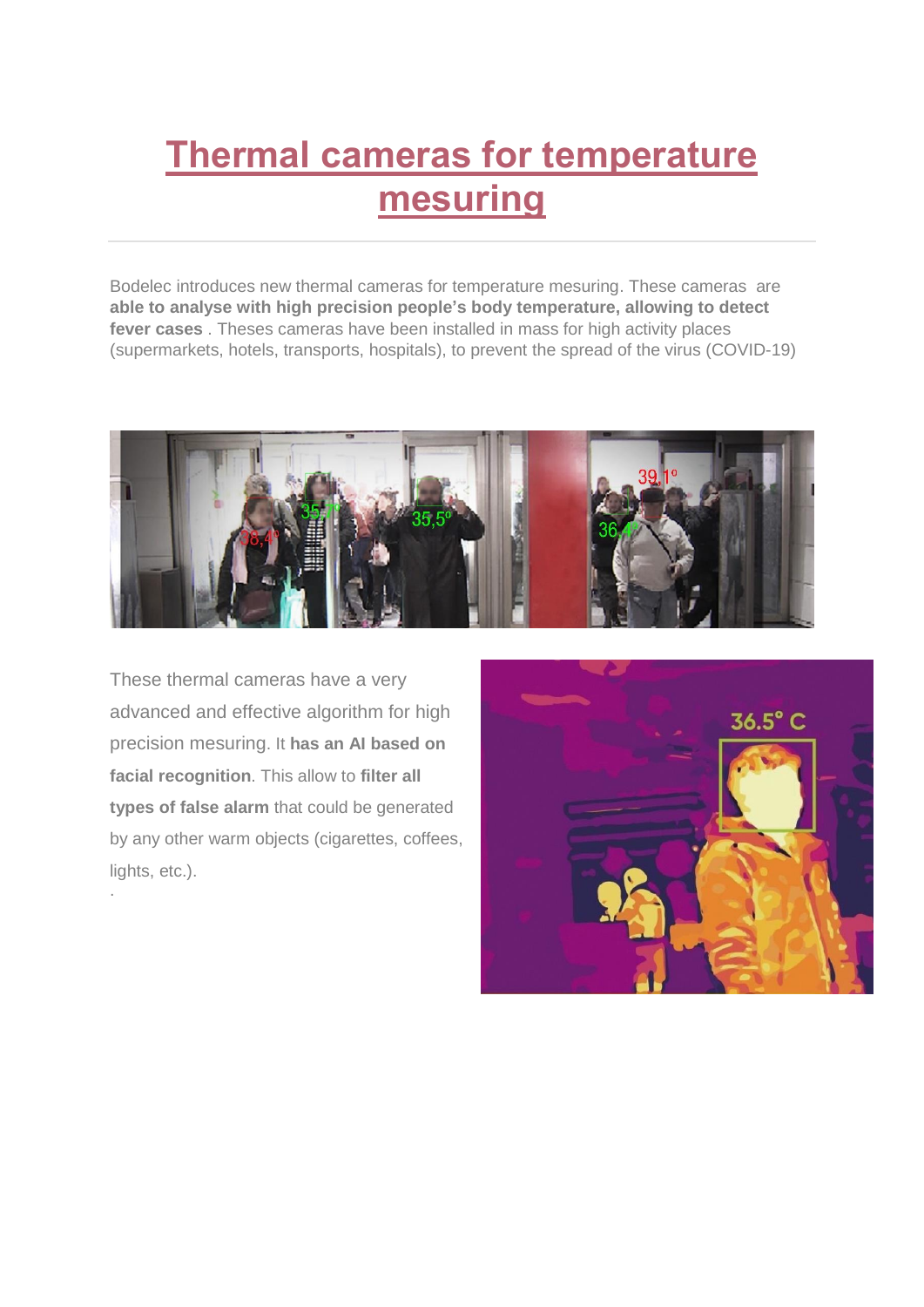# **Types of solutions for body's temperature measuring**

#### Portable camera measurement

First solution consists in a portable measuring tool based on a **Thermal camera with a range of 1 meter with a precision of 0.5°**. You can see in real time the temperature of people on the back screen of the camera.

### Dual thermal camera + surveillance software

Second solution is based on a **dual thermal camera for fever detection with a range from 4 to 9 meters with a precision of 0.5°C**. It has an algorithm based on an AI for face detection and an audible alarm that will ring if a given temperature is exceeded. This technology offers a fairly optimized price-quality ratio in thermal cameras branch because it can detects up to 30 faces in simultaneous.